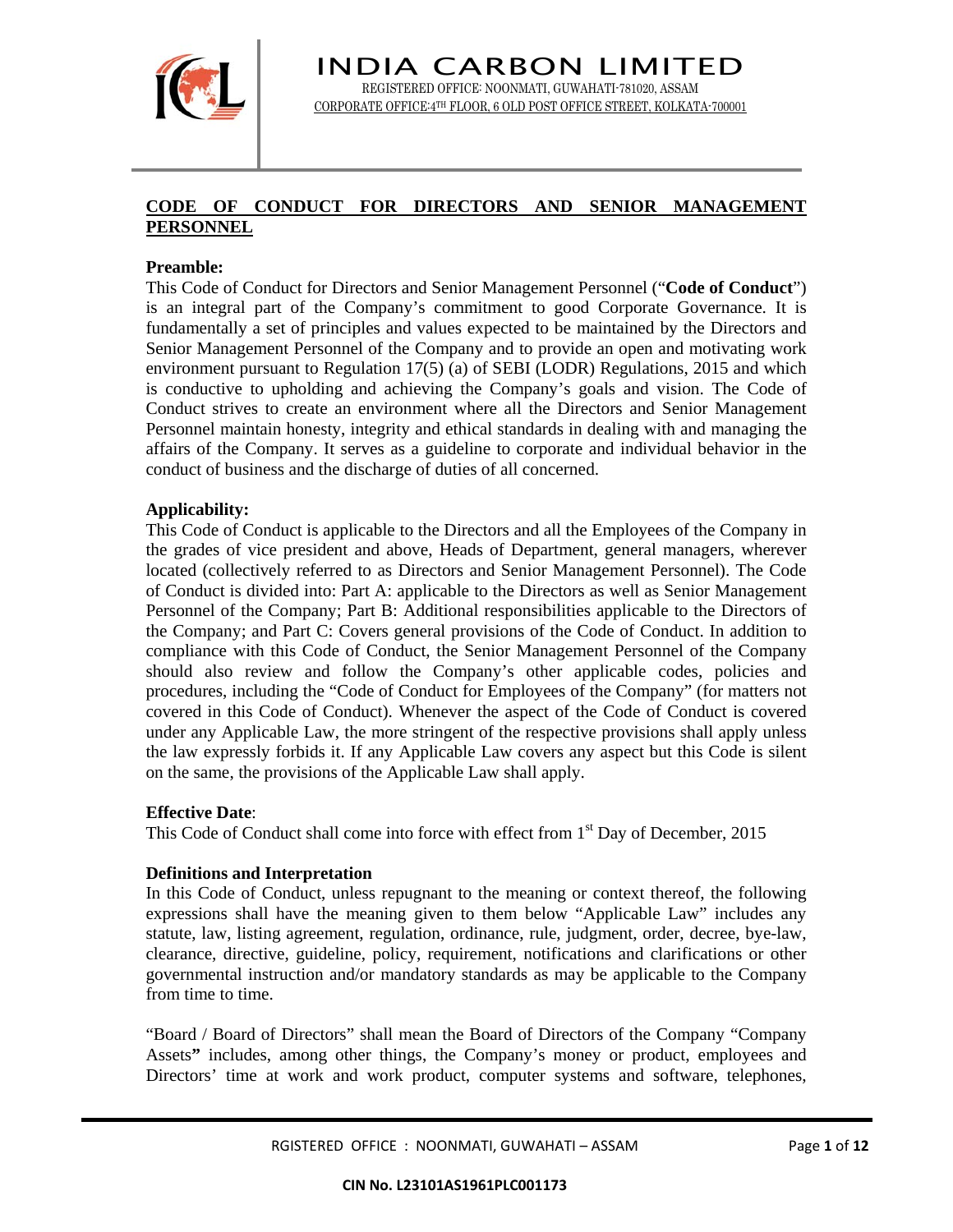

wireless communication devices, photocopiers, tickets to concerts and sporting events, Company vehicles, proprietary information and Company trademarks.

"Compliance Officer" shall mean the Compliance Officer of The Company appointed by the Board of Directors. He may also be authorized to provide written approvals for actions under the Code in the areas of Conflicts of Interest and Company Assets

"Director" shall mean a member of the Board of Directors of the Company "Senior Management Personnel" shall mean all the employees of the Company in the grades of vice president and above, Heads of Department and general managers, wherever located

**"**Relative" shall mean 'relative' as defined in Section 2(77) of the Companies Act, 2013 read with Rule 4 of Companies (Specification of Definitions Details) Rules, 2014 and any changes/amendments/addition/deletion in the term 'Relative' from time to time as per statutory notification or circular. In the Code of Conduct words importing masculine shall include feminine and words importing singular shall include plural or vice versa.

# **PART A**

### **Honesty, Integrity and Ethical Conduct**

Integrity is fundamental to our Company. Integrity means doing what is right. By acting with integrity, we reflect positively on the values and reputation of the Company and its brands. In this regard the Directors and Senior Management Personnel shall: a) Act with utmost care, skill, diligence, integrity, honesty, trust and fairness, discipline and teamwork, as well as truthfulness and high moral standards in their dealings and conduct, both within the Company and outside b) Act in utmost good faith and fulfill the fiduciary obligations without allowing their independence of judgment to be compromised. (c) Uphold professionalism and competence it is expected that business shall be carried on in a manner that safeguards the interest of shareholders and enhances shareholders 'value Significance shall be attached to the Company's commitments, both internal and external, and every possible effort must be made to achieve them and adhere to them. The Directors and Senior Management Personnel shall conduct themselves in a way that upholds and enhances the image of their position and the Company. They shall not undertake or participate in any task, debate or conversation that can reflect unfavorably on the Company's dignity or go against the Company's interests. The Directors and Senior Management Personnel of the Company must, as a philosophy, endeavor to optimize on expenses incurred by the Company and avoid any misuse or wasteful expenditure. The expenses incurred in the course of employment and relating to the business are to be claimed as per the authorization policy of the Company. Personal expenses, whether one's own, his/her family's or on account of business interest, shall not be charged or paid for on the Company's account.

### **Financial Reporting**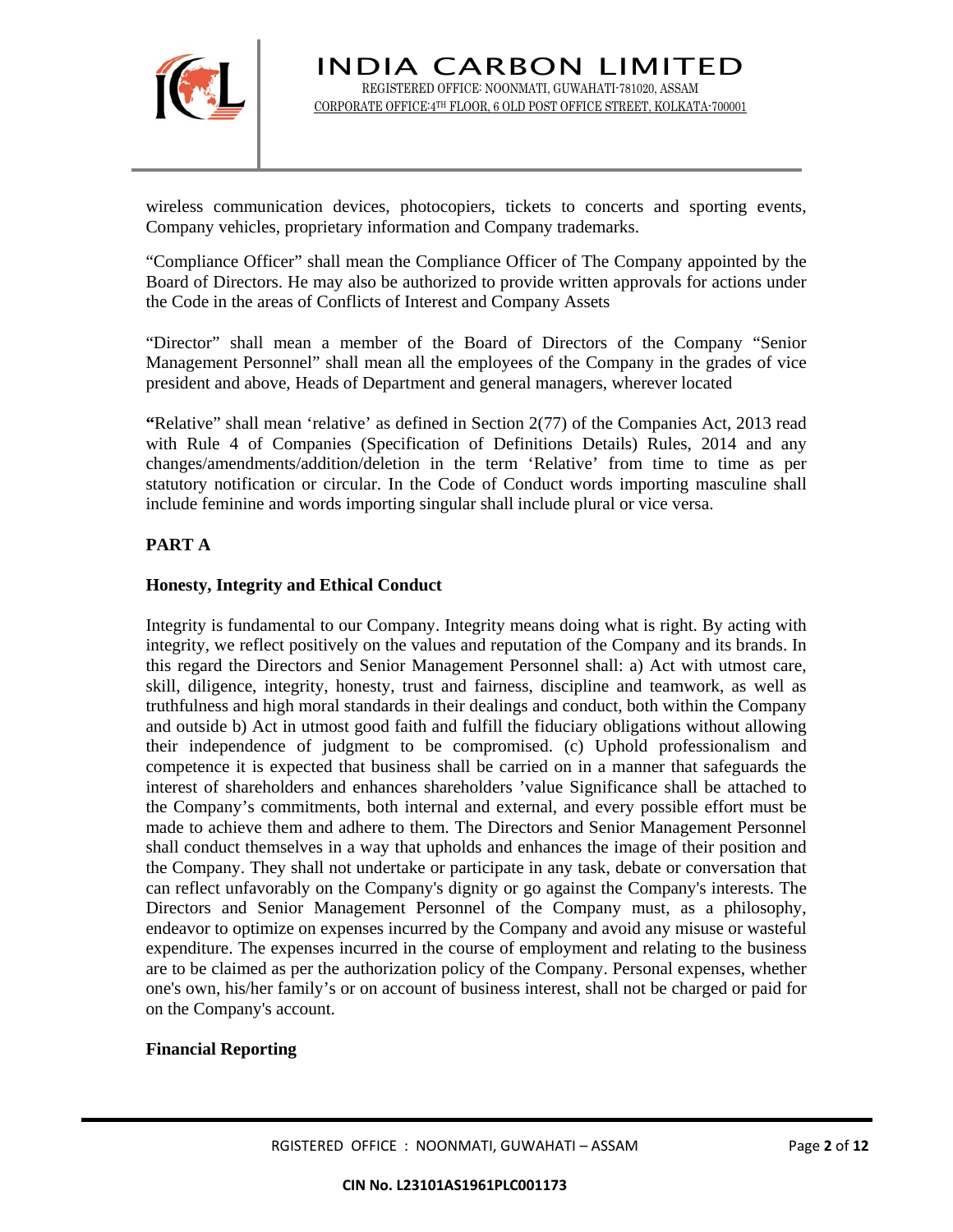

All Working Directors and Senior Management Personnel shall ensure that all business transactions shall be recorded in true, fair and timely fashion in accordance with the accounting and financial reporting standards, as applicable to the Company. They will ensure the reliability and accuracy of its accounts, records and reports. Every Director and Senior Management Personnel of the Company must ensure that the Company's books, records, accounts and financial statements are maintained in appropriate detail and conform both to Applicable Laws and to the Company's system of internal controls. They shall also ensure that the Company's information furnished to the government departments/authorities, financial institutions and banks are authentic and accurate.

Intentional misrepresentation, manipulation or misinformation in respect of business, commercial or financial data, information or operating reports shall be a violation of integrity as well as the Code of Conduct.

## **Protection and Proper Use of Company's Assets**

The Company's assets and services are for the conduct of Company's business only. No assets shall be used for any personal or unauthorized use. Directors and Senior Management Personnel must never engage in fraudulent or any other dishonest conduct involving the property or assets of the Company or any third party. This may not only entail disciplinary action but also result in criminal charges. Directors and Senior Management Personnel shall safeguard and make only proper and efficient use of the Company's property. The Directors and Senior Management Personnel shall endeavor to protect the Company's assets against loss, theft or other misuse and are responsible for the careful use. These obligations cover both tangible and intangible assets, including trademarks, know-how, confidential or proprietary information and information systems. Use of Company's asset(s) does not confer any right, nor creates a lien on the asset(s), in favor of the user at any time. The Directors and Senior Management Personnel shall return the Company's assets entrusted to them while in office, when they are leaving the service or office of the Company.

The Company policy may allow additional personal use of certain assets, such as a Company car or wireless communication device. Always check HR policies to ensure that you are using Company assets as intended.

# **Legal Compliance**

Directors and Senior Management Personnel are bound by the law. Compliance with all Applicable Laws and regulations must never be compromised. The Directors and Senior Management Personnel shall keep themselves updated in relation to Laws /statutory compliances applicable to their scope of work. The Directors and Employees of the Company shall comply with all laws, rules and regulations as may be applicable to their scope of work, both in letter and spirit and shall not commit any illegal or un-ethical act. Employees with questions about the applicability or interpretation of any law, rule or regulation, should contact the Compliance Officer. Additionally, the Directors and Senior Management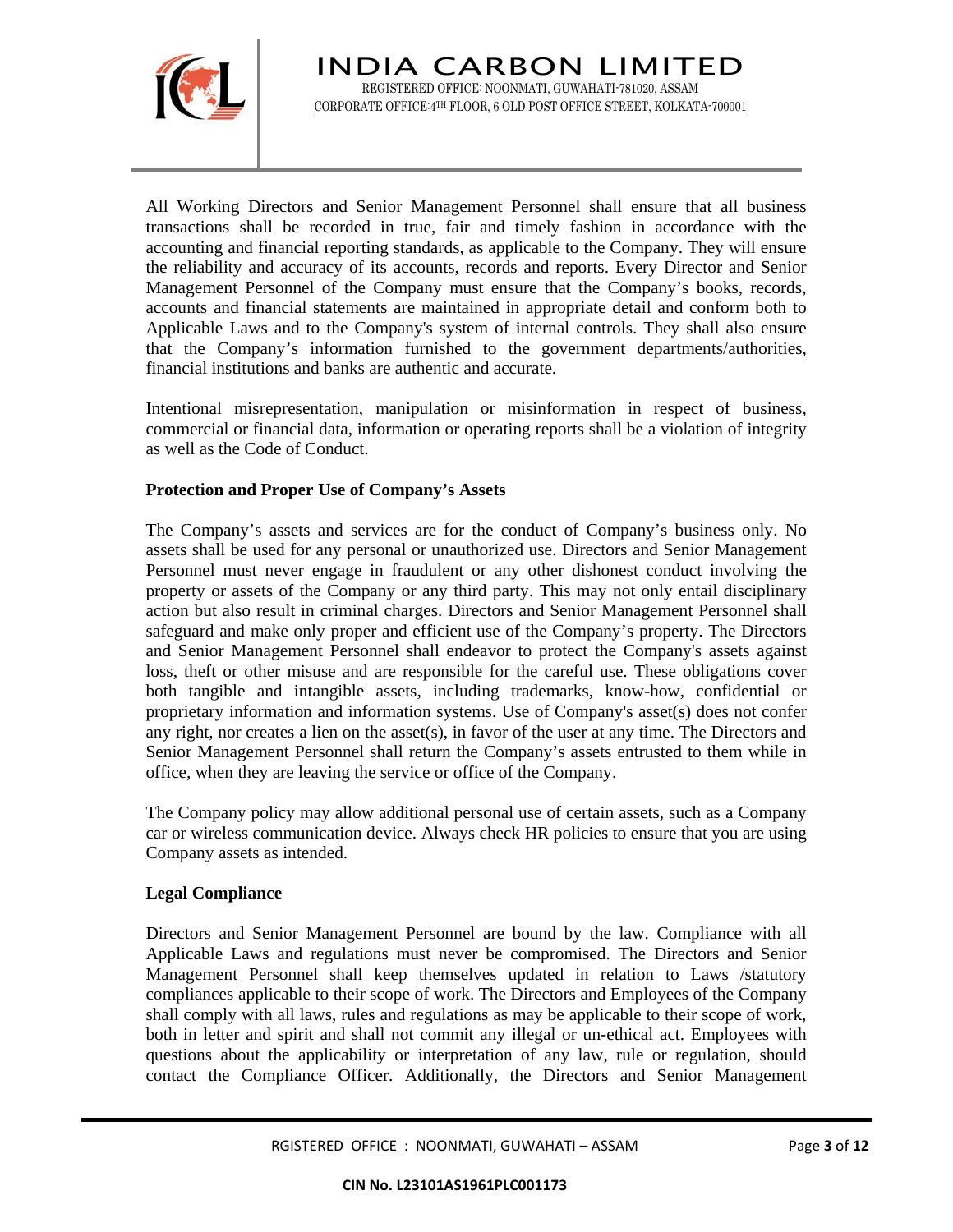

Personnel shall adhere to internal rules and regulations as they apply in a given situation. These internal rules and regulations are specific to the Company and may require additional compliances to what is required under Applicable Laws.

## **Insider Trading**

No form of insider trading shall be indulged in, whether direct or indirect, including in shares or commodities. All Non-public Information about the Company should be considered confidential information. Directors and Senior Management Personnel of the Company shall not trade in shares or other securities of the Company while in possession of material nonpublic information except in the conduct of the Company's business. Further, no assistance direct or indirect shall be provided to any outsider to derive advantage from price sensitive information which is not in the public domain. Non-compliance may not only entail disciplinary actions, but also result in criminal charges. The Directors and Senior Management Personnel of the Company shall abide by the Code of Conduct for prevention of Insider Trading. Speculation and/or regular trading in the Company's shares or any commodity manufactured by the Company by any Directors and Employees shall be unacceptable.

## **Reporting Violations**

The Directors and Senior Management Personnel of the Company shall promptly report any known or suspected violations of the Codes, Policies and Rules of the Company or any unethical behavior as laid down under the Company's Vigil Mechanism/Whistle Blower Policy or any other applicable policies / codes of the Company

### **Confidentiality**

Confidential information consists of any information that is not or not yet public information and that might be of use to competitors or harmful to the Company or its stakeholders, if disclosed. It includes trade secrets, business, marketing and service plans, consumer insights, engineering and manufacturing ideas, designs, databases, records, salary information and any non-published financial or other data. The Directors and Senior Management Personnel of the Company should share the responsibility for protecting the confidentiality and security of the Company's proprietary, technical and other business information. Such respect for confidentiality shall also continue after such person ceases to hold office as a Director or Senior Management Personnel.

They shall not communicate in any matter (except as per any general or special order of the Company or in the performance of duties assigned to him/her), any information or official document or part thereof to any other person to whom he/she is not authorized to communicate such information, or where such communication may prejudice the interest of the Company or which may adversely affect its business or competitive edge. Furthermore, Directors and Senior Management Personnel must use best efforts to avoid unintentional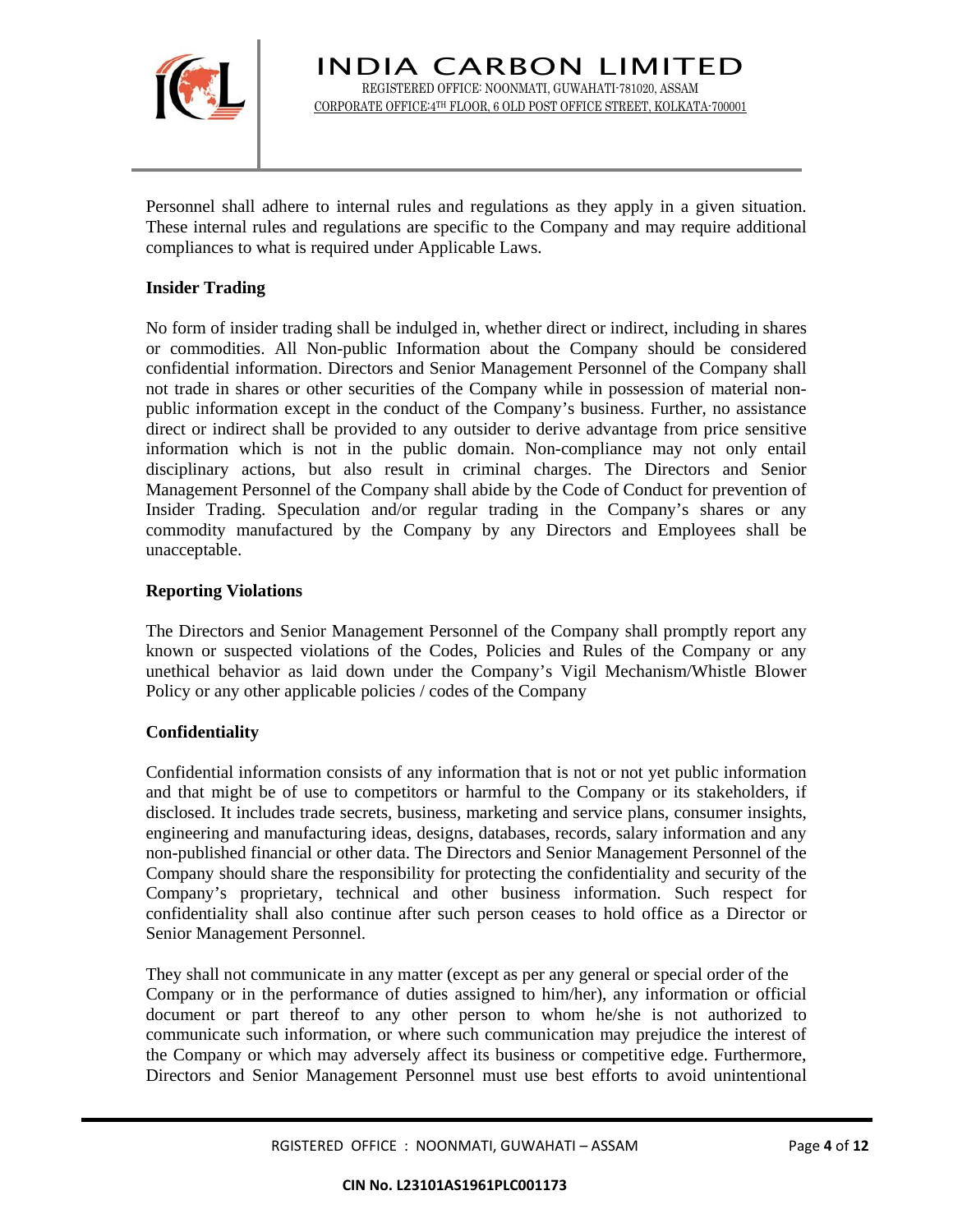

disclosure by applying special care when storing or transmitting confidential information. The Company respects that third parties have a similar interest in protecting their confidential information. In case the third parties, such as joint venture partners, suppliers or customers, share with the Company confidential information, such information shall be treated with the same care as if it was the Company's confidential information. In that same spirit, Directors and Senior Management Personnel shall protect confidential information that they have obtained in the course of their prior employments or engagements.

### **Conflicts of Interest**

The Directors and Senior Management Personnel of the Company shall take all care to ensure that there does not arise a Conflict of Interest between him/her and the Company.

A "conflict of interest" occurs when a person's private interest interferes in any way, or even appears to interfere, with the interests of the Company. Although it would not be possible to describe every situation in which a conflict of interest may arise, the following are examples of situations, which may constitute a conflict of interest:

- When a Director or any Senior Management Person directly or indirectly enters into any form of relationship or association (with or without financial benefits or remuneration) with a direct competitor of the Company or a supplier or sub-contractor of the Company.

- Any information (including, but not limited to competitive information) considered prejudicial to the Company's interest is disclosed to any third party(s) so as to expose such interest to risk.

- Abetment of any efforts of any third party to influence or effect supply or services, either directly or indirectly, to the Company at the prejudicial terms or terms other than at arm's length.

- There is a harm or financial loss to the Company due to any act(s), including obvious negligence or willful neglect of duty, non co-operation, of any Director or Employee directly or through a third party or his abetting such action by another employee or person.

- When a Director or any Senior Management Person or a member of his or her immediate family/ associate operates or commences/proposes to operate a business in direct conflict or competition with the business of the Company.

- When a Director or any Senior Management Person utilizes the Company's resources, financial or otherwise, to support his/her own financial or business interest (or his/her relative/associate) or helps promote financial or business interest of any other employee or person.

If a Conflict of Interest arises, or exists historically in case of a Director of the Company, the first remedy is to bring it to the notice of the Board of Directors. If the Board of Directors is satisfied that a Conflict of Interest exists, then the same shall be said and deemed to exist. An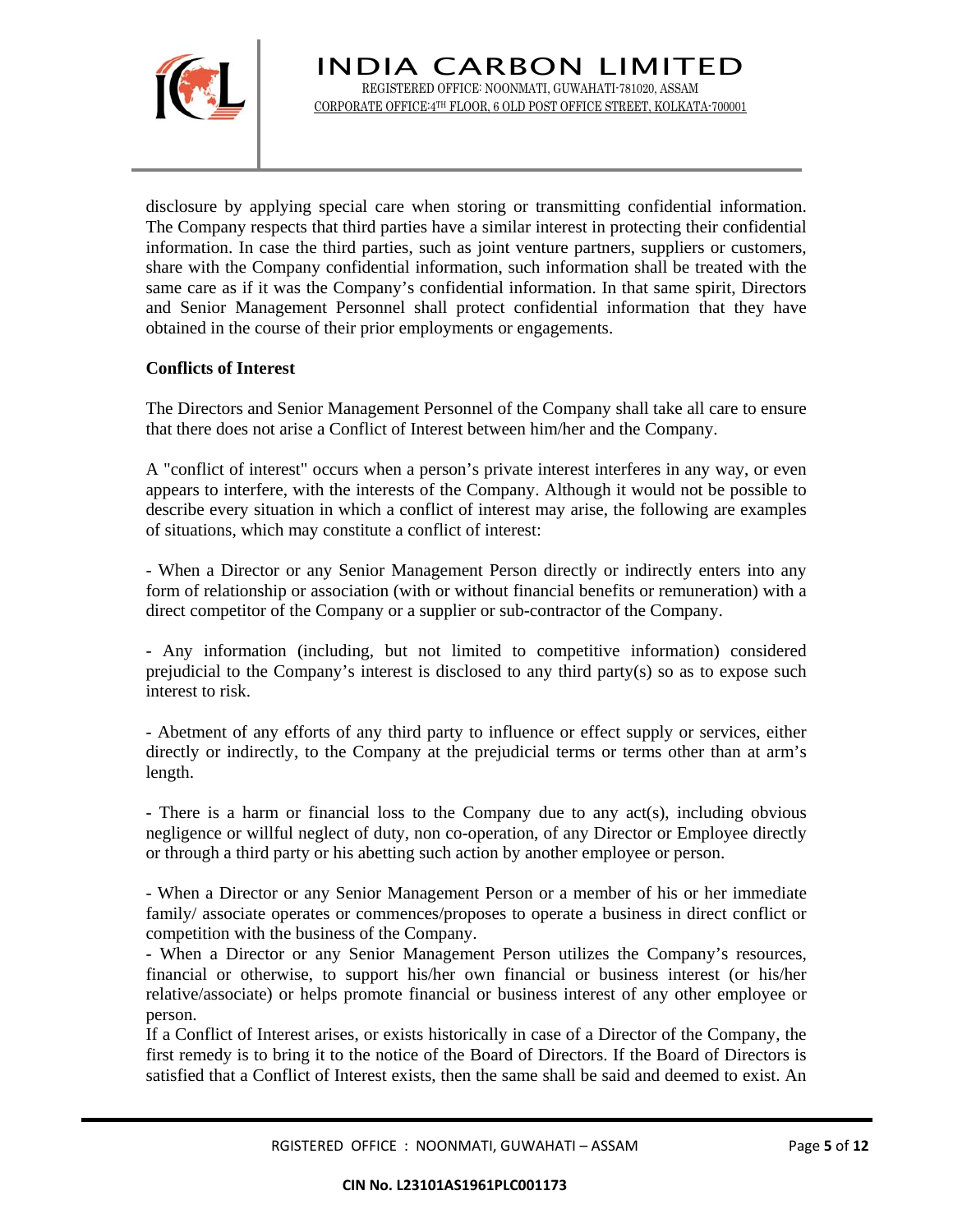

attempt may be made by the Board of Directors at its discretion to see if the Conflict of interest can be remedied and ended. If such attempt is decided against or the conflict cannot be remedied and ended, the Board of Directors shall be entitled at their sole discretion to decide.

If a Conflict of Interest arises, or exists historically in case of any Senior Management Person of the Company, the first remedy is to bring it to the notice of his/her higher Management. If the Management is satisfied that a Conflict of Interest exists then the same shall be said and deemed to exist. An attempt may be made by the Management at its discretion to see if the Conflict of Interest can be remedied and ended. If such attempt is decided against or the conflict cannot be remedied and ended, the Management shall be entitled at its sole discretion to decide if the services of those concerned should continue or not. In the latter event, an opportunity shall be given to the concerned to resign; otherwise the services may be terminated.

## **Corporate Opportunities**

It is expressly prohibited for the Directors and Senior Management Personnel of the Company to directly or indirectly:

a) Taking for themselves personally, opportunities that are discovered through the use of Company's property, information, or position

b) Competing directly with the business of the Company or with any business that the Company is considering.

c) Using of Companies property, information or position for personal gain. If the Company has finally decided not to pursue an opportunity that relates to the Company's business activity, he/she may pursue such activity only after disclosing the same to the Board of Directors.

d) Confer any benefit prejudicial to the Company's interest to any party under influence of gratification or promise thereof or in violation of commercial or administrative prudence.

e) Hold or be interested in any place of wrongful personal gain vis-à-vis the Company.

It is made clear and unambiguous that any of these acts are contrary to the fundamental spirit of the Company and cannot be condoned or disregarded. If the Board of Directors is satisfied about the violation of any of the above, possible legal action for recovery of gains or advantages wrongfully obtained shall result.

Provided that Directors, other than those who are in the whole-time employment of the Company, may be appointed in other companies or bodies corporate subject to disclosure of the same to the Board.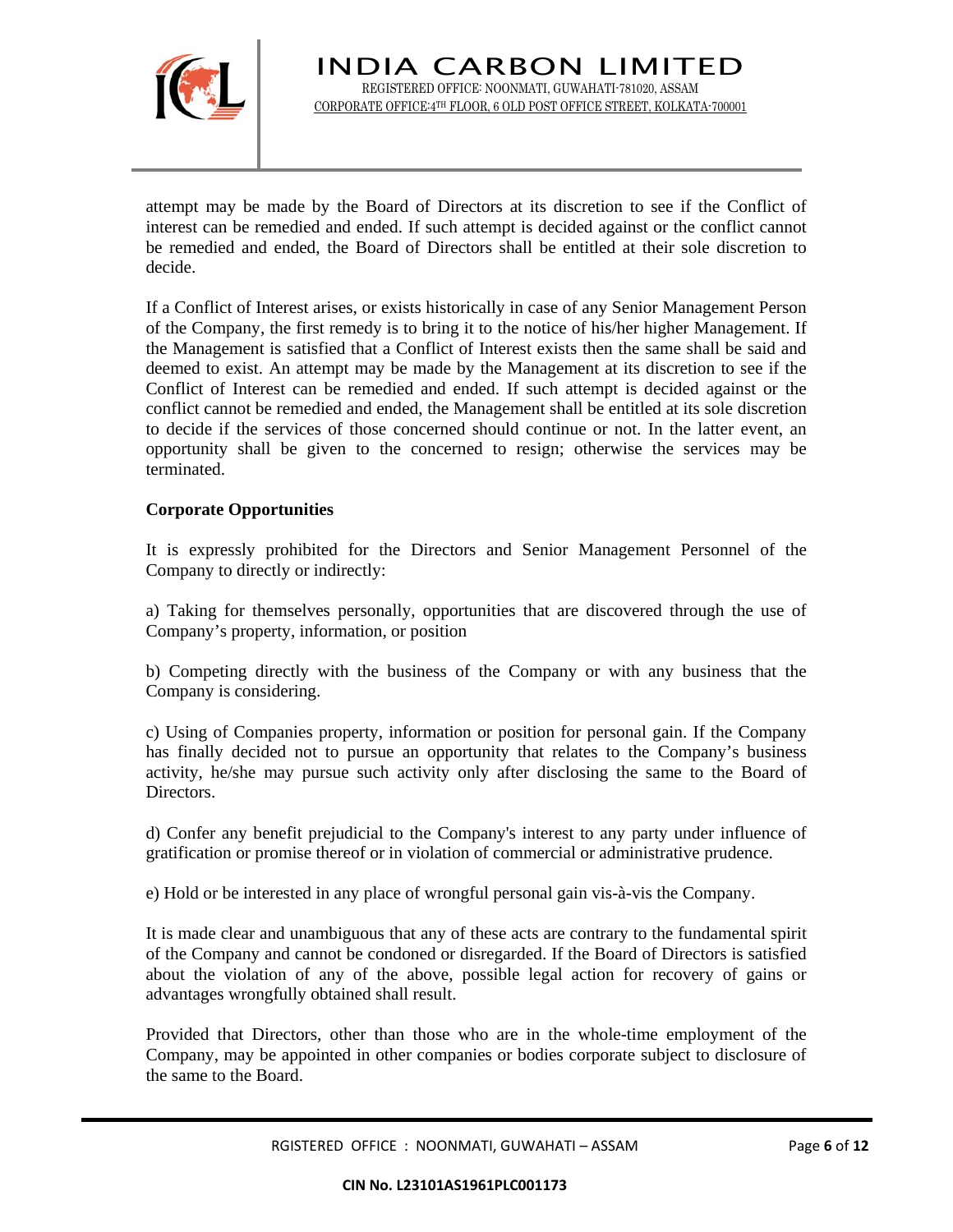

## **Related Party Transactions**

No Director or Senior Management Personnel shall, in his official capacity, enter into business related parties, as defined under Applicable Laws, except with the prior approval of the Board or the shareholders of the Company, as the case may be, and unless otherwise permitted by law.

The Directors and Senior Management Personnel intending to enter into any such related party transaction shall make disclosure of the transactions to the Board or the Managing Director, as may be applicable. A related party may be hired as employees or consultants only if the appointment is in the ordinary course of business and on an arms' length basis i.e. based on requisite qualifications, performance, skills and experience. Provided that there is no direct or indirect reporting relationship between the Director or Senior Management Personnel and related party These principles of fair employment will apply to all aspects of the employment, including compensation, training, promotions and transfers, as well as in case that the relationship develops after the respective Directors or Senior Management Personnel has joined the Company.

Provided that if they are equally suited as other candidates, priority may be given to relative of the Company's employees with respect to internships, training periods, employment during holidays and similar short-term assignments.

### **Customers, Suppliers and Stakeholders**

The Company is committed to create value for each of its stakeholders and maintaining long term and mutually beneficial relations with them by constantly providing high quality goods and services through equitable conduct. The Directors and Senior Management Personnel shall treat the Company's customers, suppliers and stakeholders with respect and dignity. There shall be a consistent effort to exhibit fairness and courtesy in dealings and behavior with them. There should not be any coercive measures used while dealing with any of the stakeholders.

### **Gifts, Hospitality and Donations**

The Company will not accept bribery or engage in corruption in the course of conducting the business of the Company. The Directors and Senior Management Personnel are prohibited from receiving, soliciting or offering any illegal or undue pecuniary or other advantage, (e.g. payments, remuneration, gifts, donations, hospitality of any kind or comparable benefits) which are intended to obtain any improper business advantage. Directors and Senior Management Personnel, however, may honor, accept and offer nominal gifts which are customarily given and are of a commemorative nature, for special events.

#### **Responsibility towards Society**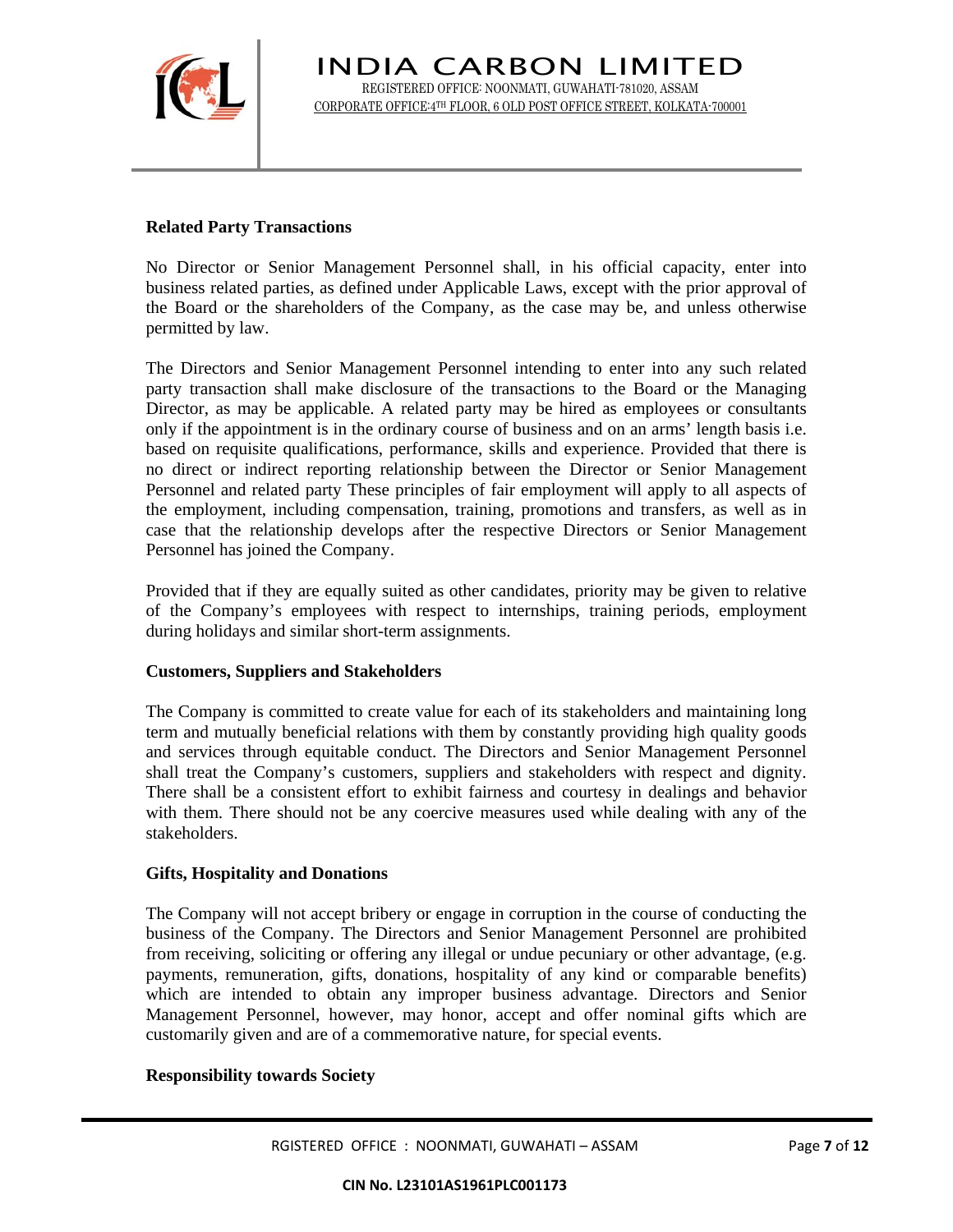

The Company recognizes its social responsibility and aims to improve the quality of life of its workforce, their families and the communities around its operations. It makes efforts to extend support to the community welfare, health and education. It is committed to being a good corporate citizen. The Company is committed to pursue good employment practices, community involvement as well as cordial customer and supplier relations. The Working Directors and Senior Management Personnel shall commit to these practices.

### **Health, Safety and Environment**

The Company endeavors to promote greater awareness about health care for employees and their families and also strife to maintain healthier work environment in all its work places. The Company is committed towards total industry safety and takes continuous measures in this regard. The Company maintains respect for environment and conforms to environmental laws. All efforts are made to prevent wastage of natural resources in the course of conduct of business and to preserve the environment for future generations by striking a balance between economic growth and continuously improving environmental performance.

The Directors and Senior Management Personnel shall adhere to the practices of the Company in these regard.

## **Political Contributions and Activities**

Any political contribution made by or on behalf of the Company and any solicitation for political contribution of any kind must be in conformity with the prevailing laws and as may be determined by the Board of Directors from time to time. This applies solely to the Company and is not intended to discourage or prevent individual Director or Senior Management Person from making political contributions or engaging in political activities on their own behalf. No personal political contribution shall be reimbursed by the Company. No personal political activities should interfere with the duties to be discharged with the Company in line with the Code of Conduct.

### **Freedom of Association**

The Directors and Senior Management Personnel of the Company joining or assuming responsibility at any professional, trade, legislative, political or public body including as an office bearer, can do so, however he/she must inform the Board of Directors. They shall remain non-political and non-partisan as regards their opinion pertaining to official transactions.

### **Relatives and Association**

If and when a Director or any Senior Management Person suggests or refers a candidate for employment with the Company or a party for transacting any business with Company he/she must make it unambiguous if (and how) the candidate/party is in any way related or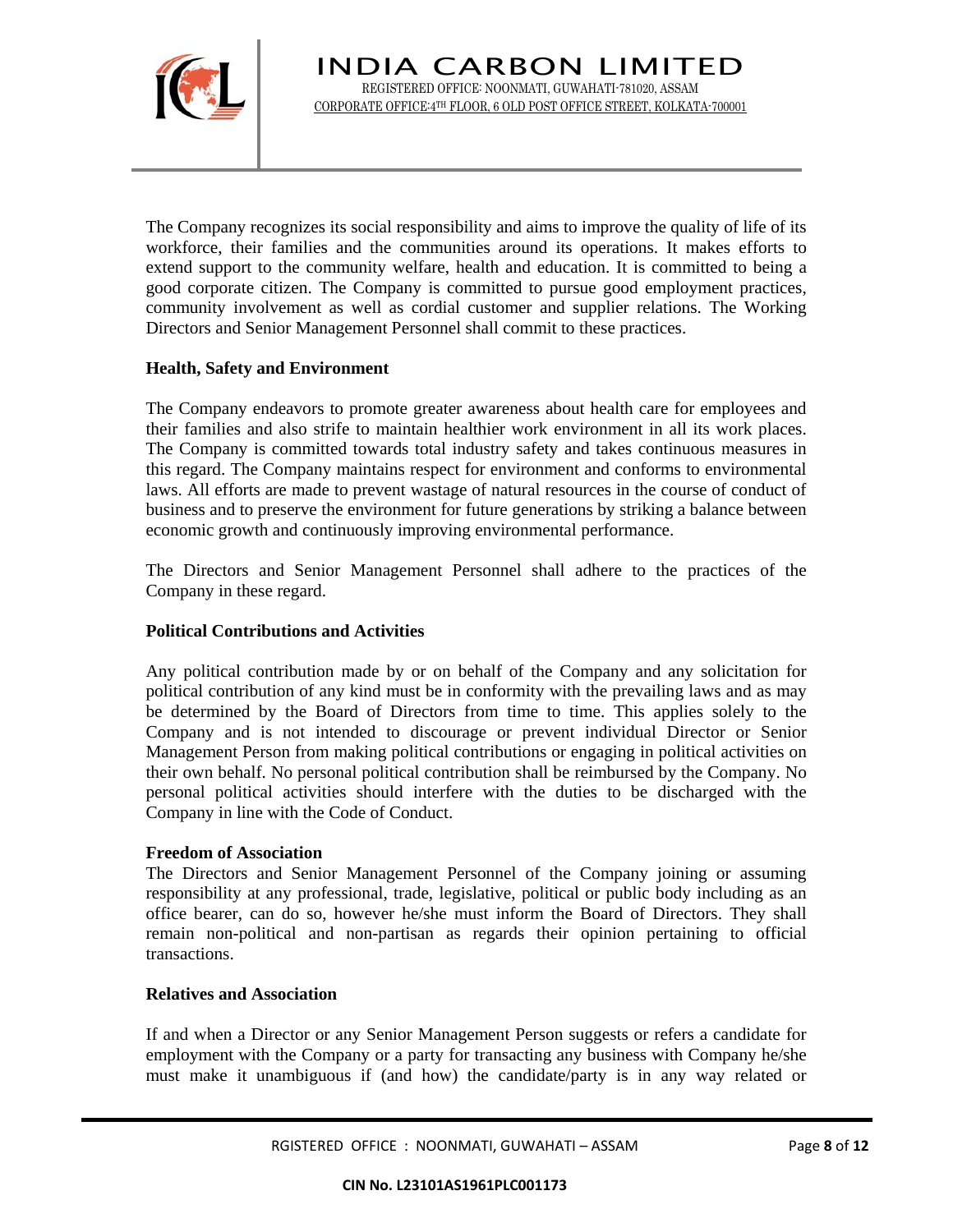

associated with him/her personally or professionally. Throughout the Code whenever relatives and/or associates are referred to, they shall include relatives and/or associates as understood under socially accepted norms whether or not they are within the definitions under any Act.

# **Defamatory Statements**

Directors and Senior Management Person shall not make any statement which has the effect of adverse criticism of any policy or action of the Government or of the Company or which is capable of embarrassing the relations between the Company and the public including all the stakeholders. Provided that nothing in this clause shall apply to any statement made or views expressed by an Director or Senior Management Person, which are purely factual in nature and are not considered as confidential, in his official capacity or in due performance of the duties assigned to him.

## **Email and Internet**

The Company's email and Internet facilities are provided only for the purpose of the business of the Company. All users shall take due care to ensure security and safety of data and follow customary accepted norms of usage for hardware and software. No one shall utilize Internet connections or accounts of the Company for personal use, including Company's e-mail account for non-company mail. Any Director or Senior Management Person of the Company in possession of the Company's access passwords for the internet or internal network shall use these solely for the purposes intended and shall not disclose to any unauthorized person. The Company prohibits the use of Internet facilities for casual browsing, chatting, surfing and down loading software or materials, which offend norms of social decency, from the computers provided by the Company at their workplace. Posting and disseminating Company's information and data on internet except for business exigencies are prohibited. No Director or Senior Management Person of the Company shall use the name of the Company on a website or web page on Internet or post data or information in any form of multimedia or software which have no connection with the Company.

### **Use of Permitted Software**

Only permitted software can be loaded onto the Company machines and only by appropriate persons. The use of pirated/illegal software on the Company's equipment and the laptops provided by the Company is prohibited.

# **PART B**

# **Every Director of the Company shall:-**

- act in accordance with the Articles of the Company and ensure compliance with all laws applicable to the Company;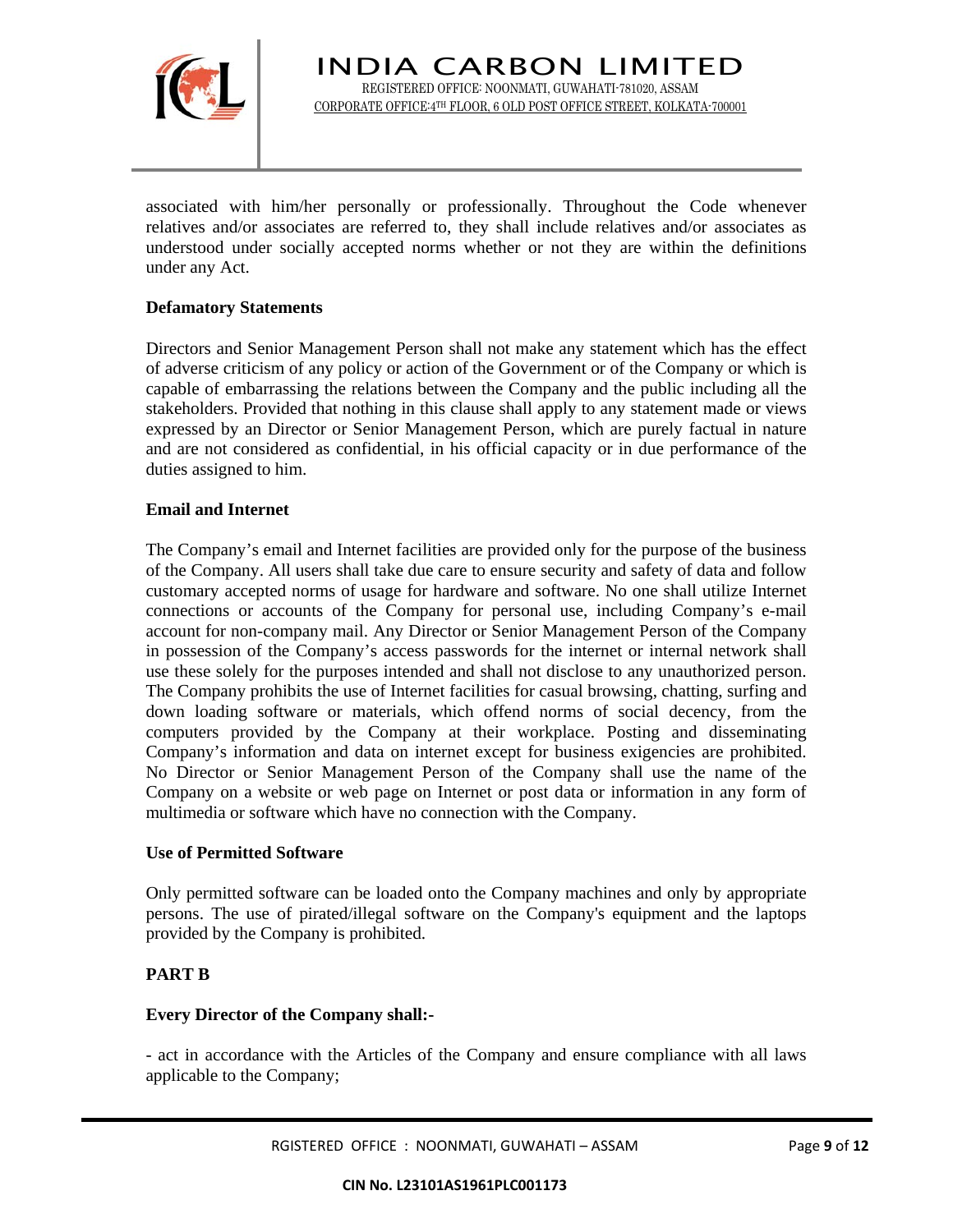

- strive to attend the Board and Committee Meetings regularly;

- act in good faith in order to promote the objects of the Company for the benefit of its members as a whole, and in the best interests of the Company, its employees, the shareholders, the community and for the protection of environment;

- exercise his duties with due and reasonable care, skill and diligence and shall exercise independent judgment.

- not involve in a situation in which he may have a direct or indirect interest that conflicts, or possibly may conflict, with the interest of the company

- not achieve or attempt to achieve any undue gain or advantage either to himself or to his relatives, partners, or associates

- make all necessary disclosures to the Company as per the applicable laws;

- not assign his office.

#### **Additional Duties of Independent Directors**

As per Schedule IV of the Companies Act, 2013, the Independent Directors shall:-

a) Undertake appropriate induction and regularly update and refresh their skills, knowledge and familiarity with the Company;

b) seek appropriate clarification or amplification of information and, where necessary, take and follow appropriate professional advice and opinion of outside experts at the expense of the Company;

c) strive to attend all meetings of the Board of Directors and of the Board Committees of which he is a member;

d) participate constructively and actively in the committees of the Board in which they are chairpersons or members;

e) strive to attend the general meetings of the Company;

f) where they have concerns about the running of the company or a proposed action, ensure that these are addressed by the Board and, to the extent that they are not resolved, insist that their concerns are recorded in the Minutes of the Board Meeting;

g) keep themselves well informed about the Company and the external environment in which it operates;

h) not to unfairly obstruct the functioning of an otherwise proper Board or Committee of the Board;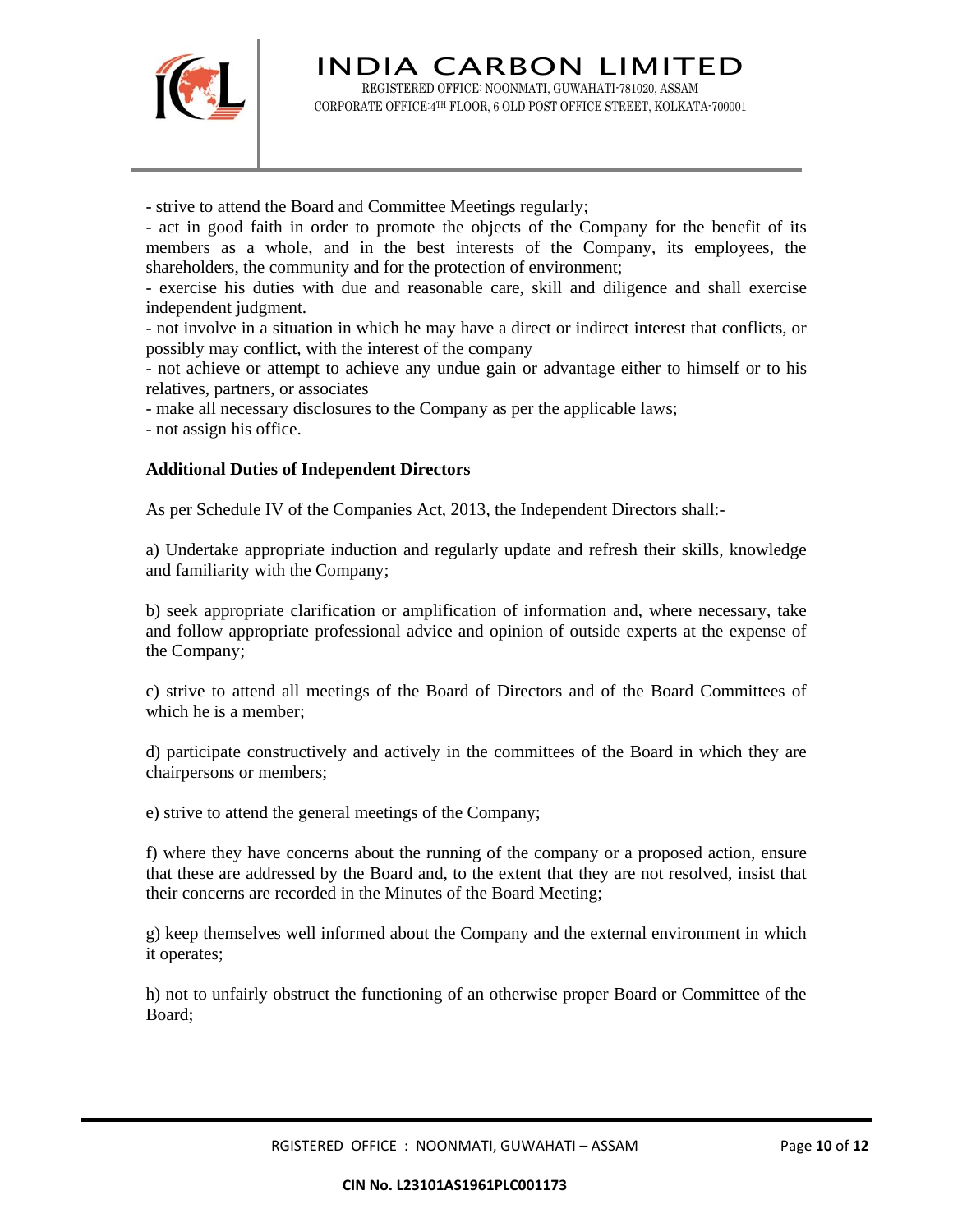

i) pay sufficient attention and ensure that adequate deliberations are held before approving related party transactions and assure themselves that the same are in the interest of the Company;

j) ascertain and ensure that the Company has an adequate and functional vigil mechanism and to ensure that the interests of a person who uses such mechanism are not prejudicially affected on account of such use;

k) report concerns about unethical behavior, actual or suspected fraud or violation of the Company's Code of Conduct;

l) acting within his authority, assist in protecting the legitimate interests of the Company, shareholders and its employees;

m) not disclose confidential information, including commercial secrets, technologies, advertising and sales promotion plans, unpublished price sensitive information, unless such disclosure is expressly approved by the Board or required by law.

### **PART C**

#### **General Responsibility**

Each Director and Senior Management Person of the Company will be responsible for the observance of this Code of Conduct in both letter and spirit to the extent relevant and applicable to them. Non-compliance with the Code of Conduct may be subject to disciplinary actions including termination.

### **Acknowledgement**

All Directors and Senior Management Person of the Company shall acknowledge receipt of this

Code or any modification(s) thereto, in the acknowledgement form as per Appendix - I and forward the same to the Compliance Officer, indicating that they have received, read, understood and agreed to comply with this Code of Conduct.

#### **Annual Confirmation**

All Directors and Senior Management Personnel in the Company in the grade of vice president and above, heads of department and general managers shall give annual confirmation by 30th April to the Secretarial Department of the Company that they have complied with the Code of Conduct during the previous year ended 31st March.

### **Waiver**